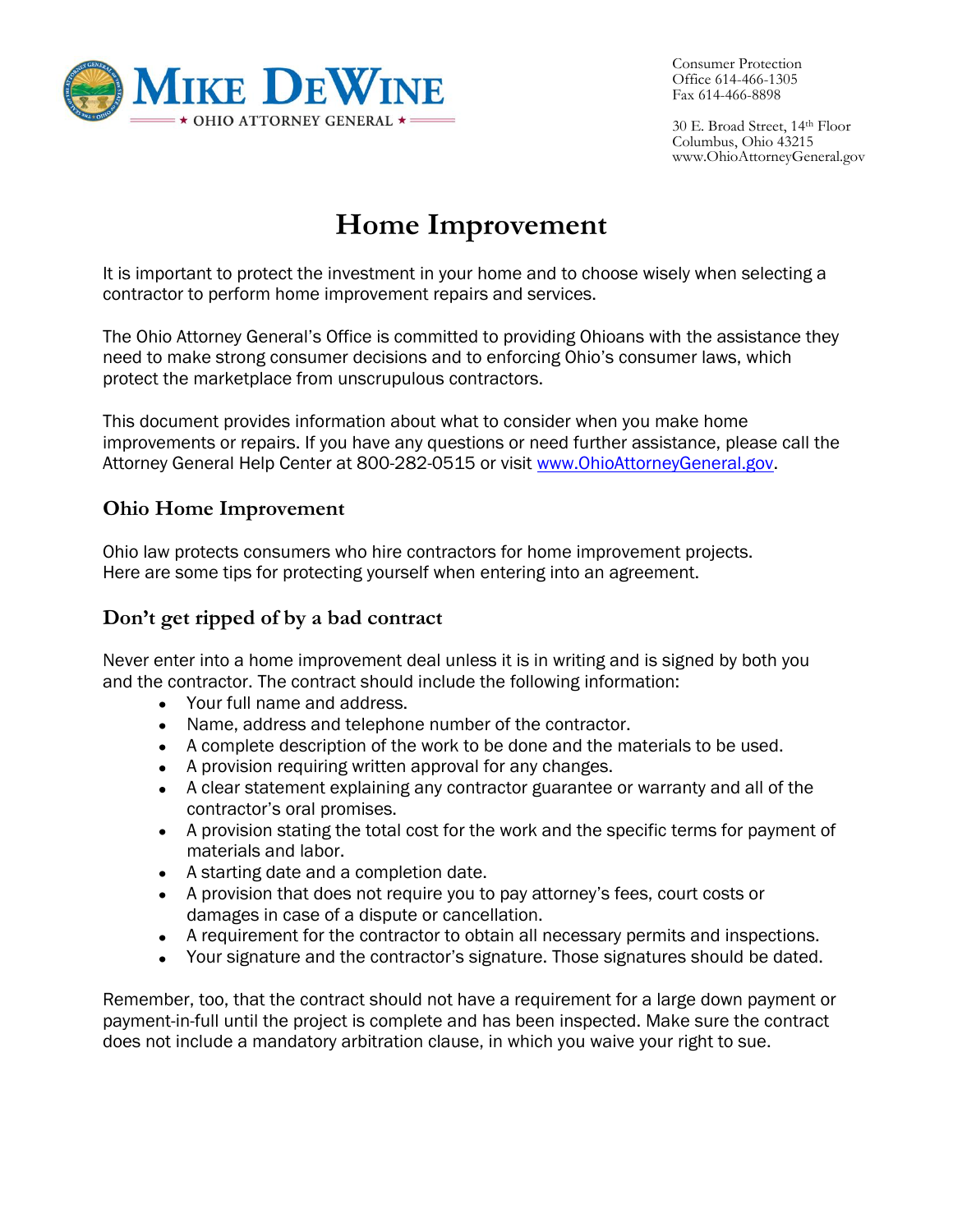#### **Contracts: Not always set in stone**

- Generally you and a contractor are obligated to fulfill a contract once it has been  $\bullet$ signed. However, you have the right to cancel a home improvement contract when it results from a door-to-door solicitation.
- If you pay for the home improvement project by obtaining a second mortgage, you  $\bullet$ may have additional protections under federal law.
- Your right to cancel must be exercised within three business days from the date you receive the cancellation form.
- The contract should include a cancellation form. Send your cancellation notice by  $\bullet$ certified mail, return receipt requested, or hand deliver it and obtain written proof that it was received. If you decide to cancel, the contractor must return the money you already have paid within 10 business days. (Sundays and legal holidays are not considered business days.)

#### **Don't pay twice for the same work**

The Ohio Mechanic's Lien Law can help protect consumers from paying twice for home improvements and from having liens attached to their property. This law states: If you pay the original contractor in full before receiving official notice of a mechanic's lien, a lien can't be placed on your home by that contractor or any supply companies, subcontractors or laborers.

Mechanic's liens are issued on behalf of people supplying labor or materials for a job to guarantee payment. Under it, clear title to the property cannot be received until the claim is settled.

This might happen when the contractor has completed the work and has been paid, but fails to pay a subcontractor for completed work or a supply company for the building supplies used. The supply company or a subcontractor might try to get their money directly from you by placing a lien on your property.

Once 60 days have passed from the date when work on your property has been completed, no contractor, subcontractor, supply company, or laborer has the right to file a mechanic's lien on your property.

If you are financing your home improvement project through a lending institution, you should ask your lender about the steps you must take to protect your property from mechanic's liens.

If the contractor fails to pay a subcontractor, laborer or supply company, you should withhold that amount from the original contractor and make a check jointly payable to the original contractor and subcontractor in exchange for a lien release from the subcontractor.

#### **Cover your bases**

Before signing a home improvement contact, make sure that:

All project financing is pre-approved.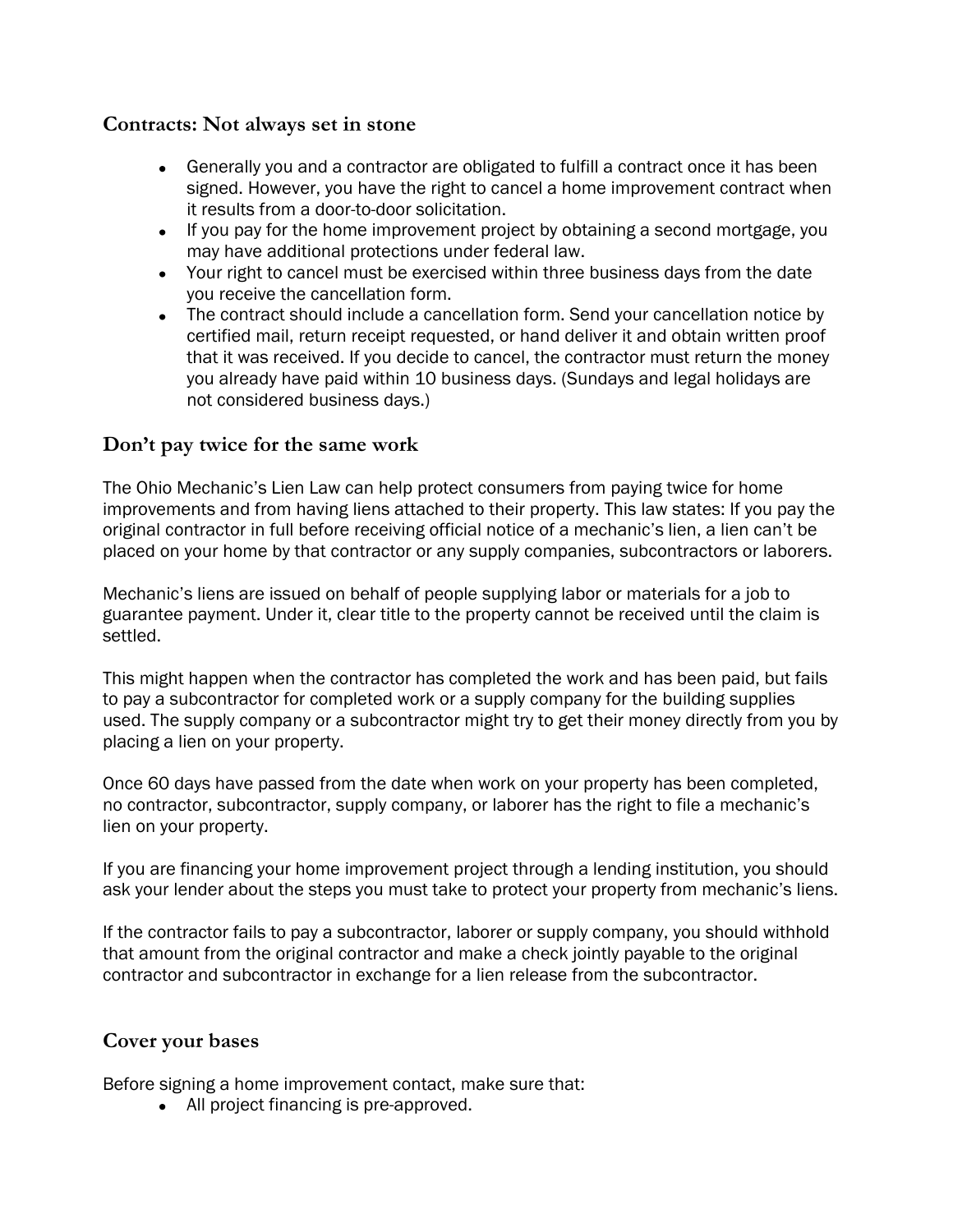- You have checked with local officials to see if permits are required for the project.
- The contractor has given you references, which you've checked.
- The contractor has shown you proof of licenses, insurance and bonding. State law does not require home improvement contractors to be licensed, but many Ohio cities do.
- You have checked with the local Better Business Bureau and the Ohio Attorney General's Office to see if complaints are on file against the company.
- You have received at least three written estimates from three different contractors.
- You always ask for the manufacturer's warranty in writing on items such as siding, windows, roofing materials, and heating and cooling equipment.
- After the job has been completed, you request an itemized receipt for the work  $\bullet$ performed. Keep old parts, such as furnace parts, in case you later need to prove that a particular item did not need to be replaced.

#### **If it sounds like a scam, then it probably is**

- Be wary of any contractor who uses scare tactics. If a contractor tells you that your  $\bullet$ furnace will blow up or your roof will collapse, get a second opinion. Check with another company or with the local city inspector before you authorize repairs.
- Watch out for people who attempt to bait you with advertisements for cheaply  $\bullet$ priced repairs or materials, and then switch you to a more expensive job later. Baitand-switch tactics are against the law.
- Be careful when a contractor says, "We're going to use your home as a model, so  $\bullet$ we're giving you a special discount." This "model home" pitch is used frequently with sellers of aluminum siding, swimming pools, storm windows and fencing. If not truthful, this technique violates Ohio's consumer protection laws.
- $\bullet$ Read and understand all papers before you sign them, including copies. Watch out for "slip-sheeting." This practice is when an unscrupulous contractor or lender slips paperwork, such as a second mortgage deed, into the package without your knowledge.
- Don't fall for the contractor who says he's working in the neighborhood and has  $\bullet$ extra materials and time to offer you a deal. This "deal" rarely turns out to be a bargain.
- Don't pay a contractor a large sum of money in advance. Pay a reasonable down payment, but reserve final payment until the job is fully completed. Always get a receipt for partial payments or deposits.
- Watch out for contractors who promise you a discount or commission if you supply names of other potential buyers. A "referral sale" is illegal in Ohio, and you probably will not get the promised discount.

## **Don't throw anything away**

You never know when you might need home improvement records, such as:

- Contracts
- Change orders
- Permits and licenses